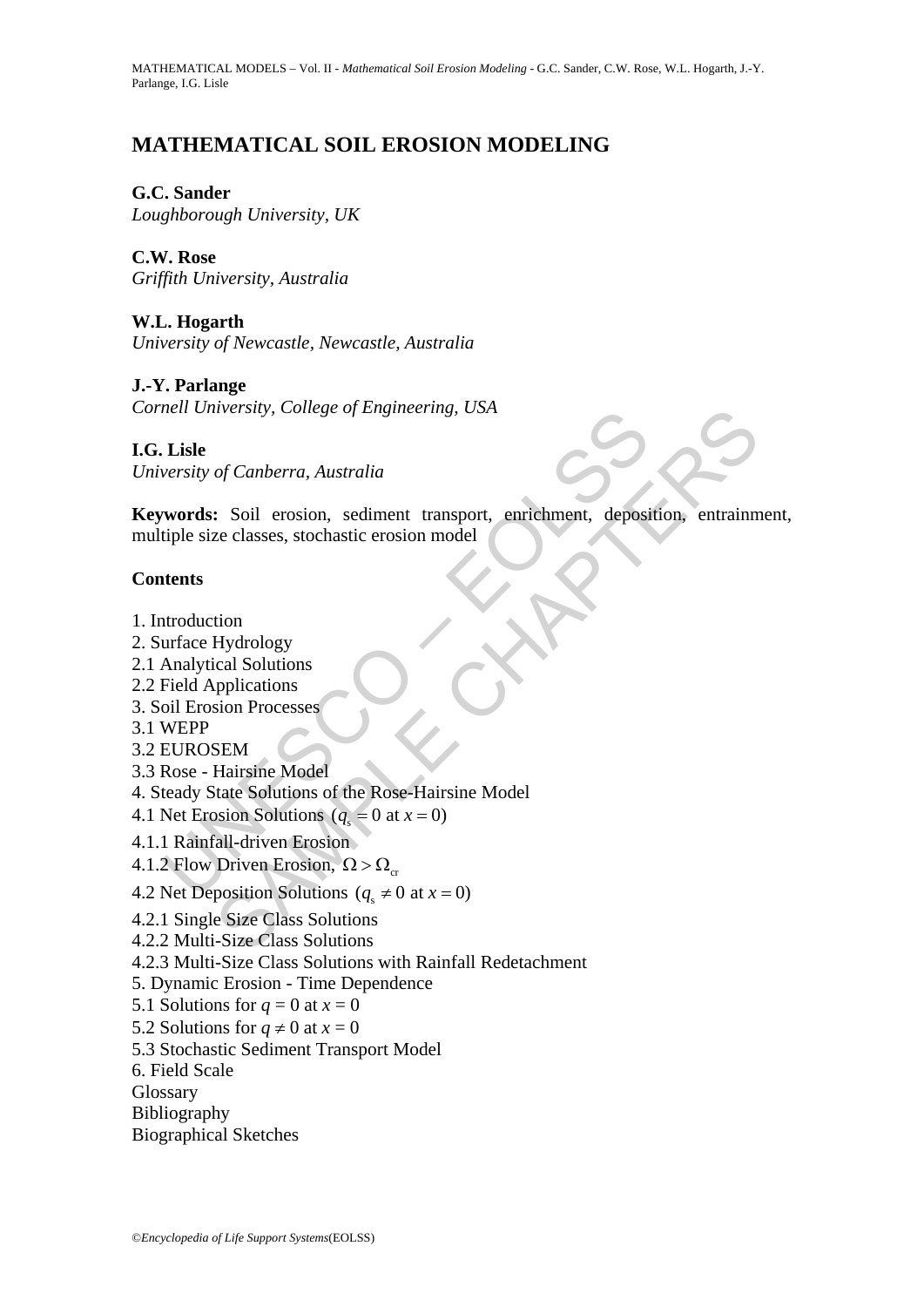#### **Summary**

lel and their application to experimental data. Because of its une-Hairsine model to explicitly recognize the differential behavement particle size classes which comprise natural soils, not oiter insight into the movement their application to experimental data. Because of its unique ability of their application to experimental data. Because of its unique ability of this unit encoated size classes which comprise natural soils, not only can i It is becoming increasingly clear that the transport of eroded material from land to water by overland flow is an important environmental problem, promoting the eutrophication of surface waters, damaging freshwater ecosystems and causing microbial contamination of surface water sources. Sediment derived from the soil is a pollutant in its own right: reducing light penetration and physically damaging freshwater ecosystems; it is a carrier of pollutants such as pesticides and phosphorus and many contaminants are associated with soil particle surfaces. As point-sources of pollutants are controlled there is an urgent need to provide the scientific understanding to underpin operational decisions being made with respect to diffuse pollutants. This Chapter reviews the major developments in mathematical soil erosion modeling over the past two decades. In particular, we review progress in finding solutions to the Rose-Hairsine model and their application to experimental data. Because of its unique ability of the Rose-Hairsine model to explicitly recognize the differential behavior of the various sediment particle size classes which comprise natural soils, not only can it provide greater insight into the movement of sediment across both farmlands and other contaminated land, but it is better positioned than any other model to estimate the impact of eroded sediment on water quality of surrounding rivers or streams. Such differential behavior results in the preferential movement of fine sediment with attached compounds such as nutrients, fertilizers and pollutants. Neglecting the size selectivity in the sediment transport and deposition process results in a significant underestimation of the downstream impact of suspended sediment enriched with absorbed chemicals.

#### **1. Introduction**

Sculpturing of the land surface by erosion, transport and deposition processes has always played a major role in shaping the land surface of the earth. Geomorphologists have long recognized that glaciation is a major erosion agent in cold climates, mass movement is common in steep humid regions, and in many regions both wind and water can play dominant roles in sediment transport.

When human activity substantially reduces the cover provided by vegetation or litter, and when soil is disturbed and loosened, these natural erosion processes can be greatly accelerated. Land management practices found to be necessary or beneficial to the development of agriculture were developed in many countries. Such practices were developed in temperate climatic regions, such as Europe, and typically involved forest clearing and subsequent cultivation. These practices were transferred to other regions of the world which were colonized or conquered, without realizing that the direct transfer of such land management methods may be inappropriate, or at least require modification for sustainable land use in quite different soil and climatic contexts. The scale and rate of expansion of such transferred land management practices was vastly increased by the rapid adoption and power increase in mechanized forms of cultivation.

Thus, early in the last century, especially in countries such as the USA and Australia, European-based agricultural practices were rapidly extended into regions where the soil and climatic contexts were quite different from their European origins. The resultant extensive and accelerated rates of soil erosion which occurred in such countries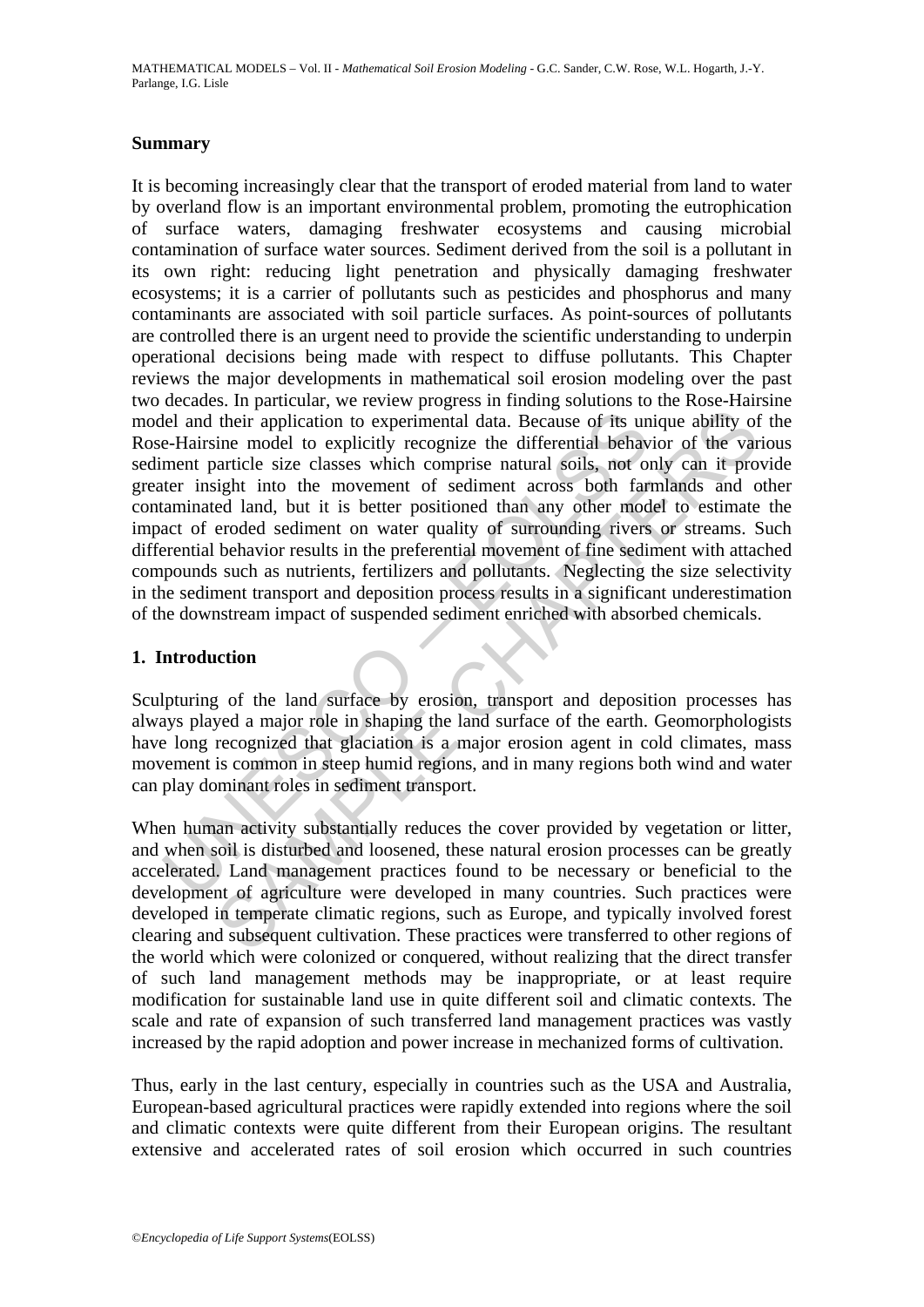provided a major incentive for research into soil erosion, especially in the USA (Hudson, 1981). This is not to infer that land degradation due to water and wind erosion is restricted to such countries (Pimental, 1976; Oldeman, 1994). However, a brief history of water erosion research which follows will be restricted to the USA.

### *Early development of soil erosion research in the USA*

The United States Department of Agriculture (USDA) declared a policy of land protection in 1907, and from 1915 onwards a number of agencies commenced investigation of the effect of different treatments on runoff and soil erosion from defined plots (Bennett, 1939). This early applied research was expanded and accelerated with the establishment of Federal and State Experiment Stations, and from 1928 to 1953 a period of intensive collection and tabulation of runoff and soil loss data occurred. This work included experiments on mechanical ways of controlling soil loss and runoff from small watersheds. In later years, data using artificial rainfall simulators added to the very large body of collected data.

k included experiments on mechanical ways of controlling soil lo<br>ll watersheds. In later years, data using artificial rainfall simul<br>large body of collected data.<br>substantial empirical database provided guidance on the rol ded experiments on mechanical ways of controlling soil loss and runoff frached experiments on mechanical ways of controlling soil loss and runoff frached data.<br>
In later years, data using artificial rainfall simulators add This substantial empirical database provided guidance on the role of many factors and agronomic treatments in controlling soil loss (Ayres, 1936). However, very few plots were equipped to measure the rate of runoff; only the total runoff and soil loss were recorded. Since rate measurement technology was not the limiting factor, this measurement choice may have come from the mental model held by soil scientists concerned with soil erosion at the plot scale. This model appears to be that "raindrops detach soil and overland flow simply transports this previously removed sediment over the soil surface" (Rose, 1993).

This early emphasis on the role of raindrop impact, and relative neglect of the role of overland flow in soil erosion, appears to have been strengthened by the studies of raindrops and erosion by Laws (1940), Ellison (1947), Ekern (1951), and Hudson (1957).

The very large body of data collected by the USDA and collaborators called for some kind of synthesis, condensation, or generalization. For example, Zingg (1940) developed an empirical equation relating soil erosion to slope and slope length. Also important to subsequent development was Musgrave's (1947) parametric equation which incorporated a rainfall erosivity index as well as other factors. This type of equation was revised and expanded several times to form the Universal Soil Loss Equation (or USLE) of Wischmeier and Smith (1978).

The USLE was developed by applying statistical multivariate regression techniques to the large data bases collected by the USDA Agricultural Research Service, its collaborators and predecessors. The data base included the results of long-term studies of factors believed to affect soil erosion in areas of agricultural significance east of the Rocky Mountains in the USA. Whilst large in size, the data base was for a restricted ecological range, covered slopes of only up to about 7%, and to soils with a low percentage of montmorillonite clay (Morgan and Davidson, 1986).

The factor-product form of data summary provided by the USLE is given by (Wischmeier and Smith, 1978)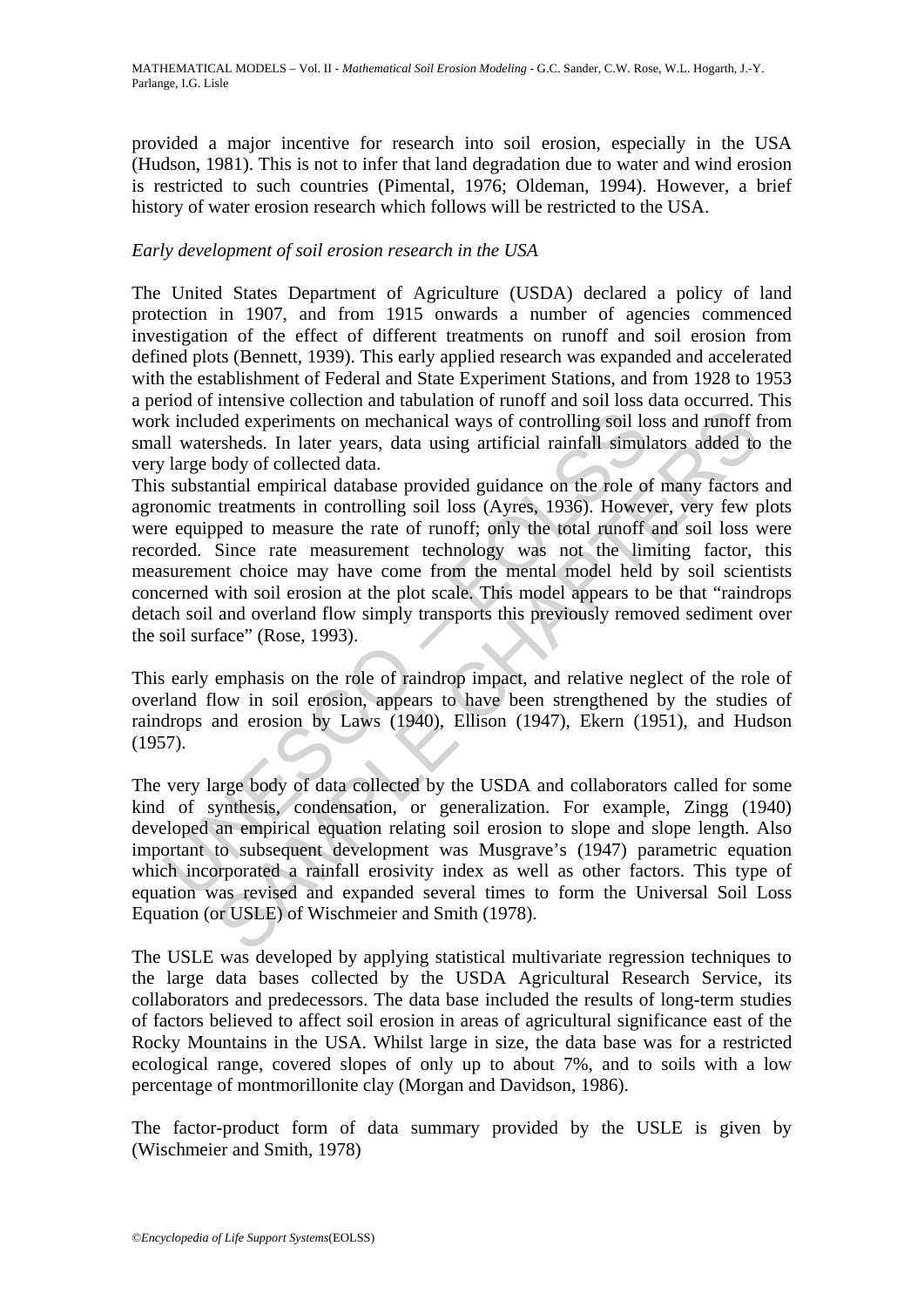$$
A = R_{\rm f} K_{\rm f} L S_{\rm o} C_{\rm f} P_{\rm f},\tag{1}
$$

where *A* is the mass of soil lost from unit area per year, averaged over as many years as is appropriate.  $R_f$ , the rainfall erosivity factor, is calculated using data on both the kinetic energy and intensity of rainfall. The soil erodibility,  $K_f$ , is in practice calculated as the unknown in Equation (1), given values for the slope length  $L$ , slope  $S_0$ , the crop management factor,  $C_f$ , and  $P_f$ , the factor describing any erosion control practice which might be adopted. Experience with calculated values of  $K<sub>f</sub>$  for agriculturally important soils in the USA has been summarized in the form of a nomogram, which can be used predictively for such soils (Wischmeier and Smith, 1978).

Wischmeier (1976) took pains to emphasize the limitations of the USLE, stressing that it was particularly designed to address objectives such as the following:

- Give estimates of long-term average annual soil loss from a particular field slope, and with a particular land use and management.
- Provide guidance on the selection of cropping, management systems and conservation practices for specific soils and slopes.
- Provide soil loss estimates for conservationists to use for determining soil conservation needs.

chmeier (1976) took pains to emphasize the limitations of the U:<br>as particularly designed to address objectives such as the followin<br>Give estimates of long-term average annual soil loss from a par<br>and with a particular lan er (1976) took pains to emphasize the limitations of the USLE, stressing<br>cularly designed to address objectives such as the following:<br>timates of long-term average amual soil loss from a particular field sl<br>h a particular Wischmeier (1976) warned against using the USLE beyond the regions where the basic information was obtained, or to make soil loss estimates for individual erosion events. The USLE applies only to situations where net deposition does not occur. The USLE is based on correlations. Since there is no inclusion in the USLE of factors directly representing physical parameters such as infiltration or overland flow velocity, some factors will be influenced by correlations with effects due to these processes.

Especially in less humid environments, there is a practical limitation in developing locally relevant parameters for use in the USLE methodology. This limitation is that a long time period, possibly several decades, may be required in order to experience an adequate number of erosion events (Edwards, 1987) to reliably estimate these parameter values.

Many modifications have been made to the USLE designed to overcome some of its limitations. Perhaps the most widely accepted modification is RUSLE (Revised USLE) described by Renard *et al.* (1994).

#### *Soil erosion and conservation developments beyond the USLE*

It is clear that the origin and purpose of the USLE was not to describe the *processes* affecting soil erosion. The objective of more recent research on soil erosion has been to describe such processes so that more effective identification and predictability of parameters involved can be achieved. This objective has not been readily obtained, and research to support this objective is still actively in train.

The first general area of advance has been to recognize that a vital role in erosion is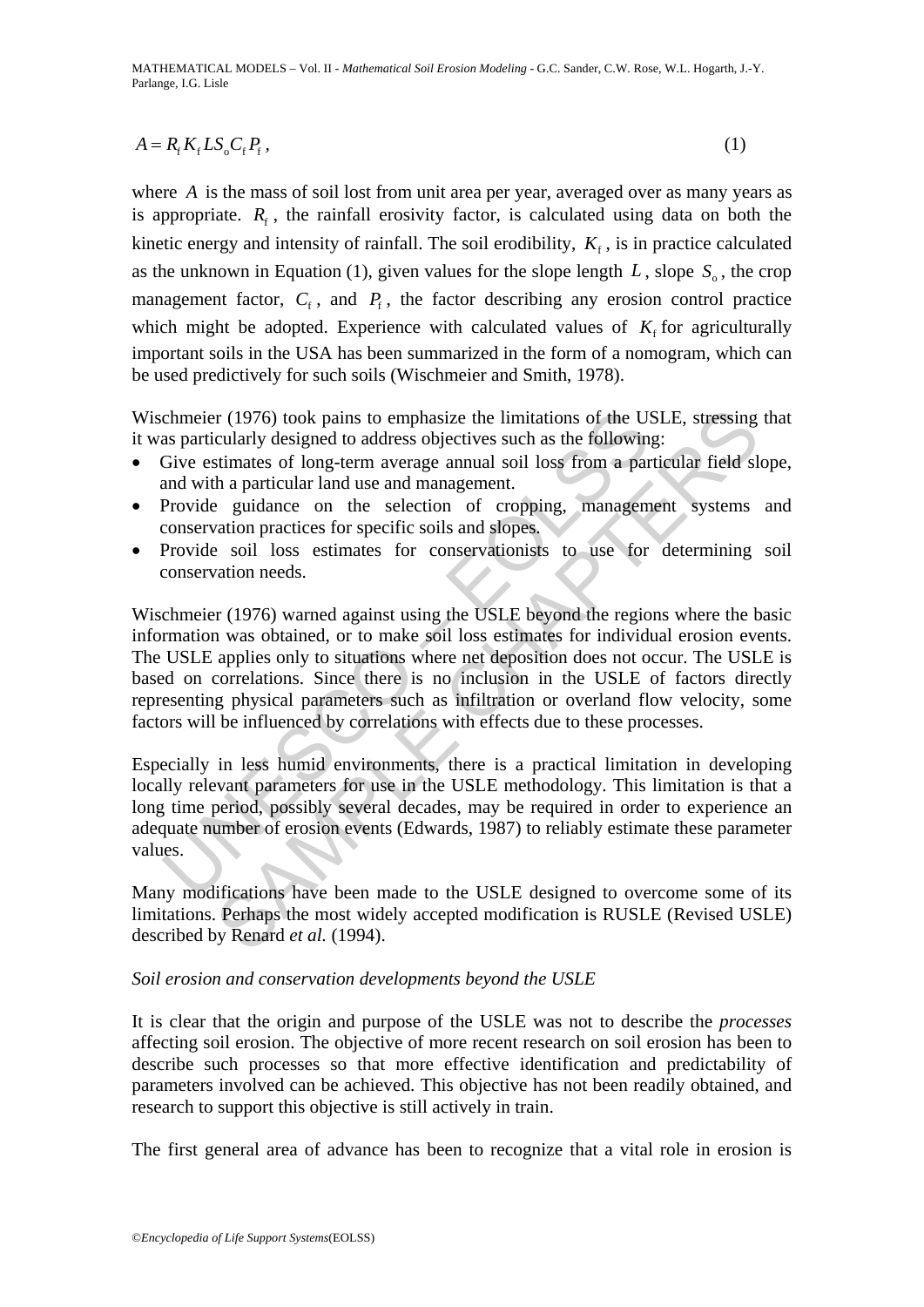played, not only by rainfall, but also by overland flow. Thus, the currently accepted conceptual model, replacing that of earlier researchers previously given, is that: "Raindrops detach soil, and overland flow *both erodes* and transports eroded soil over the land surface" (Marshall, Holmes and Rose, 1996). The common presence of rills in erosion events provides evidence for this statement.

The need to predict excess rainfall from rainfall characteristics requires a robust model of the infiltration process. Especially as scale increases, there is increasing evidence that spatial variability in infiltration rate is common, so that infiltration equations that include this behavior have advantages over one-dimensional infiltration models (Yu *et al.*, 1997, Yu, 1999).

A second major area of development has been recognition of the general importance of the role of sediment deposition as an ongoing process which dynamically accompanies whatever mix of erosion processes is at work. The rate of sediment deposition depends on the settling-velocity characteristic of the sediment involved. Interaction in settling between sediments of quite different size (and therefore settling velocity) appears to be an important factor (Lovell and Rose, 1991).

The range of models developed to describe the series of dynamic processes involved in soil erosion, deposition and transport will be reviewed in subsequent sections. Although the form of description of these processes is not always in complete agreement, Figure 1 illustrates the dynamic form of interaction widely accepted.



Figure 1: Flow diagram describing the interaction of erosion processes between the sediment flux and the soil surface. Rates of processes exchanging sediment are shown by valve symbols

A common experimental finding is that in any given erosion situation there is an upper limit to the resulting sediment concentration. For flow-driven erosion, Foster (1982) introduced the term 'transport limit' to describe this limiting value. A theoretical expression for the transport limit has been derived by Rose and Hairsine (1988), and a corresponding limit for rainfall-driven erosion by Hairsine and Rose (1991).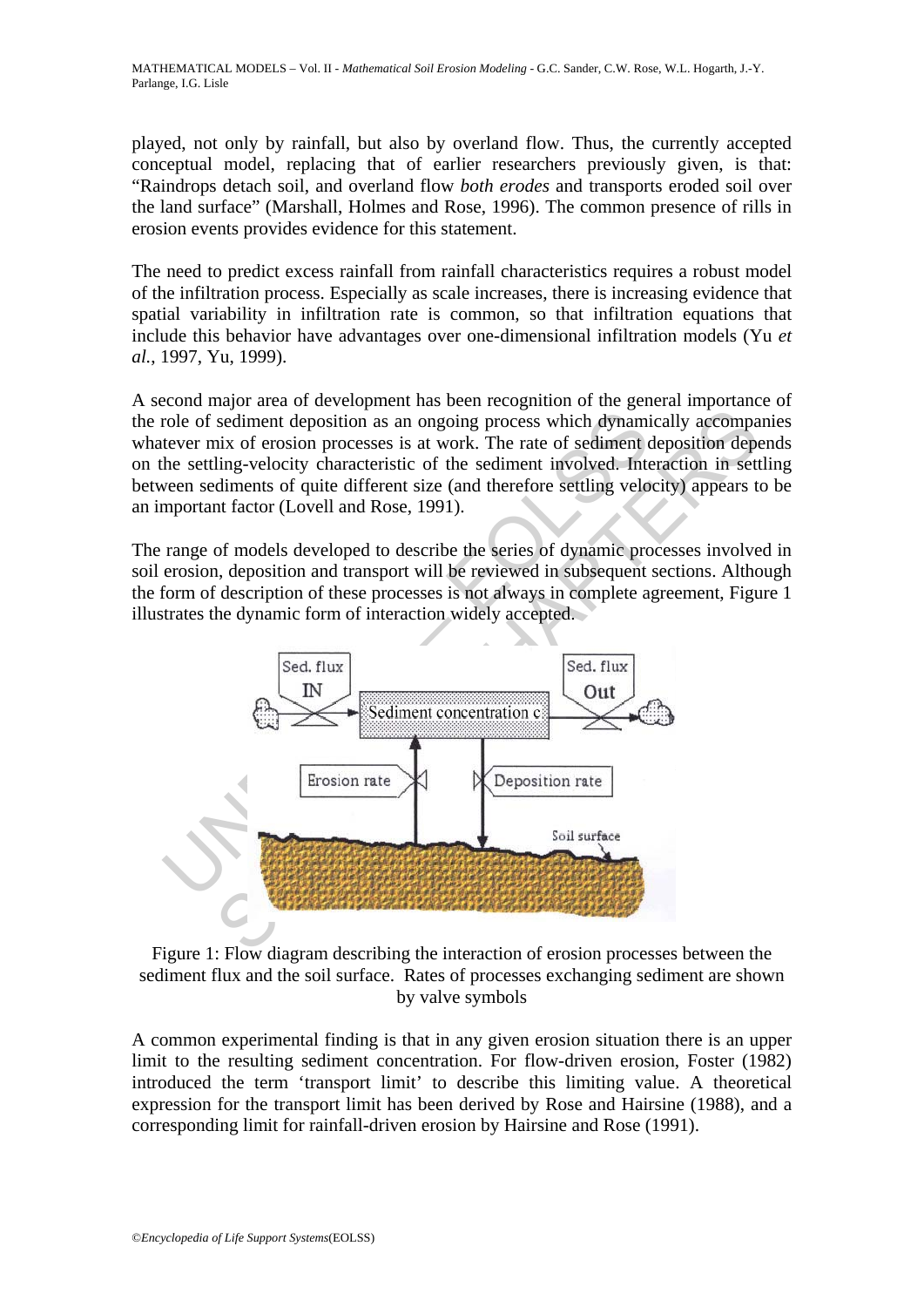#### **2. Surface Hydrology**

Since it is overland flow which transports the suspended sediment, any model of soil erosion processes must first begin with a description of the surface hydrology. The governing equations, obtained from conservation of both mass and momentum, for unsteady one-dimensional non-uniform flow of water down a planar surface of unit width are given by

$$
\frac{\partial h}{\partial t} + \frac{\partial (uh)}{\partial x} = R \t , \t\t(2)
$$

and

$$
\frac{\partial u}{\partial t} + u \frac{\partial u}{\partial x} + g \frac{\partial h}{\partial x} = g(S_o - S_f) - \frac{Ru}{h} \tag{3}
$$

+  $u \frac{\partial u}{\partial x} + g \frac{\partial h}{\partial x} = g(S_o - S_f) - \frac{Ru}{h}$ <br>
2) and (3), which are usually referred to as the St Venant equation<br>
th of flow, u is depth averaged velocity, R is the lateral inflow pointy, S<sub>o</sub> is the bed slope, S<sub>f</sub> is th  $\frac{e}{c} + g \frac{\partial h}{\partial x} = g(S_o - S_f) - \frac{Ru}{h}$ . (3)<br>
(3), which are usually referred to as the St Venant equations, h is the n<br>
w, u is depth averaged velocity, R is the lateral inflow per unit length,<br>
is the bed slope, S<sub>t</sub> is t In (2) and (3), which are usually referred to as the St Venant equations, *h* is the mean depth of flow, *u* is depth averaged velocity, *R* is the lateral inflow per unit length, *g* is gravity,  $S_0$  is the bed slope,  $S_f$  is the friction slope, *t* is time and *x* is distance downslope.

In general the St Venant equations need to be solved numerically, however under flow conditions where friction and gravity effects dominate those due to inertial and pressure effects, then (3) has the simple solution  $S_0 = S_f$ . Consequently (2) and (3) reduce to the kinematic wave model for overland flow or,

$$
\frac{\partial h}{\partial t} + \frac{\partial q}{\partial x} = R \tag{4}
$$

where

$$
q = Kh^m
$$
\n
$$
K = \frac{S_0^{1/2}}{n}
$$
\n(5)

In (4), (5) and (6), q is the volumetric flux per unit width, n is the Manning's roughness coefficient and m is an exponent having a value of approximately 5/3 for turbulent flow and 3 for laminar flow. Woolhiser and Liggett (1967) have shown that the kinematic wave model is a good approximation to the St Venant equations provided that the kinematic number 
$$
k_{\rm e}
$$
, where  $k_{\rm e} = S_0 L / h_{\rm n} F_{\rm r}^2$  ( $h_{\rm n}$  is the normal depth at  $x = L$  and  $F_{\rm r}$  is the Froude number based on normal flow) is greater than 20. This was however later modified by Morris and Woolhiser (1980) to  $k_{\rm e} F_{\rm r}^2 > 5$  when  $F_{\rm r} < 0.5$  and  $k_{\rm e} > 20$  when  $F_{\rm r} > 0.5$ .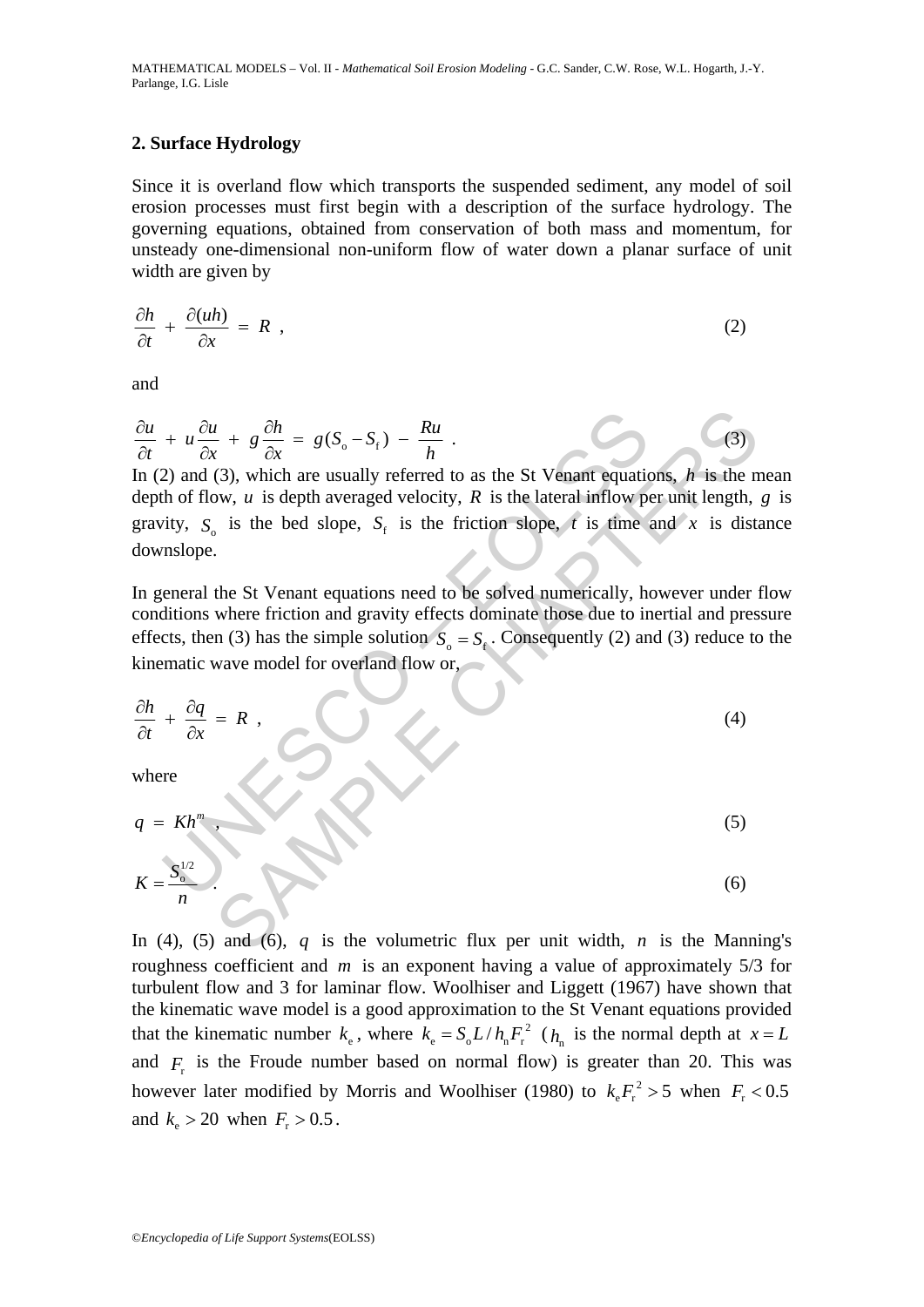The later inflow or excess rainfall rate *R* is defined from

$$
R = P - I_r \tag{7}
$$

where  $P$  is the rainfall rate and  $I<sub>r</sub>$  is the infiltration rate. Due to spatial and temporal variability in *P* and  $I_r$ , *R* in general depends on both *x* and *t* and only numerical solutions to (4) and (5) are possible (Sherman and Singh, 1976). Under the simplifying yet still physical realistic assumptions of a constant rainfall rate or a time varying rainfall rate, analytical solutions to (4) and (5) are possible and can be found by using the method of characteristics.

#### **2.1 Analytical Solutions**

(a) 
$$
R = \text{constant}
$$

The solution for a constant excess rainfall rate was first given by Henderson and Wooding (1964) as

$$
h = \left(\frac{Rx}{K}\right)^{\frac{1}{m}} \qquad x \le K R^{m-1} t^m \qquad (8)
$$

$$
h = Rt \qquad x \geq K R^{m-1} t^m \qquad (9)
$$

for the initial and boundary conditions

$$
t = 0, \quad x > 0, \quad h = 0
$$
  
\n
$$
t > 0, \quad x = 0, \quad h = 0
$$
 (10)

(b) 
$$
R = R(t)
$$
 with  $R(t) \ge 0, t \ge 0$ .

R = constant<br>
solution for a constant excess rainfall rate was first given by<br>
dding (1964) as<br>  $\left(\frac{Rx}{K}\right)^{\frac{1}{m}}$   $x \leq K R^{m-1}t^m$ ,<br>  $x \geq K R^{m-1}t^m$ ,<br>
the initial and boundary conditions<br>
0,  $x > 0$ ,  $h = 0$ ,<br>
0,  $x = 0$ = constant<br>
on for a constant excess rainfall rate was first given by Henderson<br>
1964) as<br>  $x \leq K R^{m-1}t^m$ ,<br>  $x \leq K R^{m-1}t^m$ ,<br>
(3)<br>
(3)<br>
all and boundary conditions<br>  $> 0, h = 0$ .<br>
(10)<br>  $= R(t)$  with  $R(t) \ge 0, t \ge 0$ .<br>
And The solution of Henderson and Wooding (1964) was generalized by Parlange et al (1981) for a positive time dependence of  $R$  on  $t$ . For the initial and boundary conditions of (10) the solution is given parametrically by

$$
h = \int_{t_0}^t R(t') dt' \qquad x \le x_c \quad , \tag{11}
$$

$$
x = Km \int_{t_0}^t \left[ \int_{t_0}^{\overline{t}} R(t') dt' \right]^{m-1} d\overline{t} \qquad x \le x_c \quad , \tag{12}
$$

with the parameter  $t_0$  in the range  $0 \le t_0 \le t$ . The boundary condition (10) is given by  $t_0 = t$  while the initial condition is satisfied by  $t_0 = t = 0$ . For values of x greater than  $x_c$  where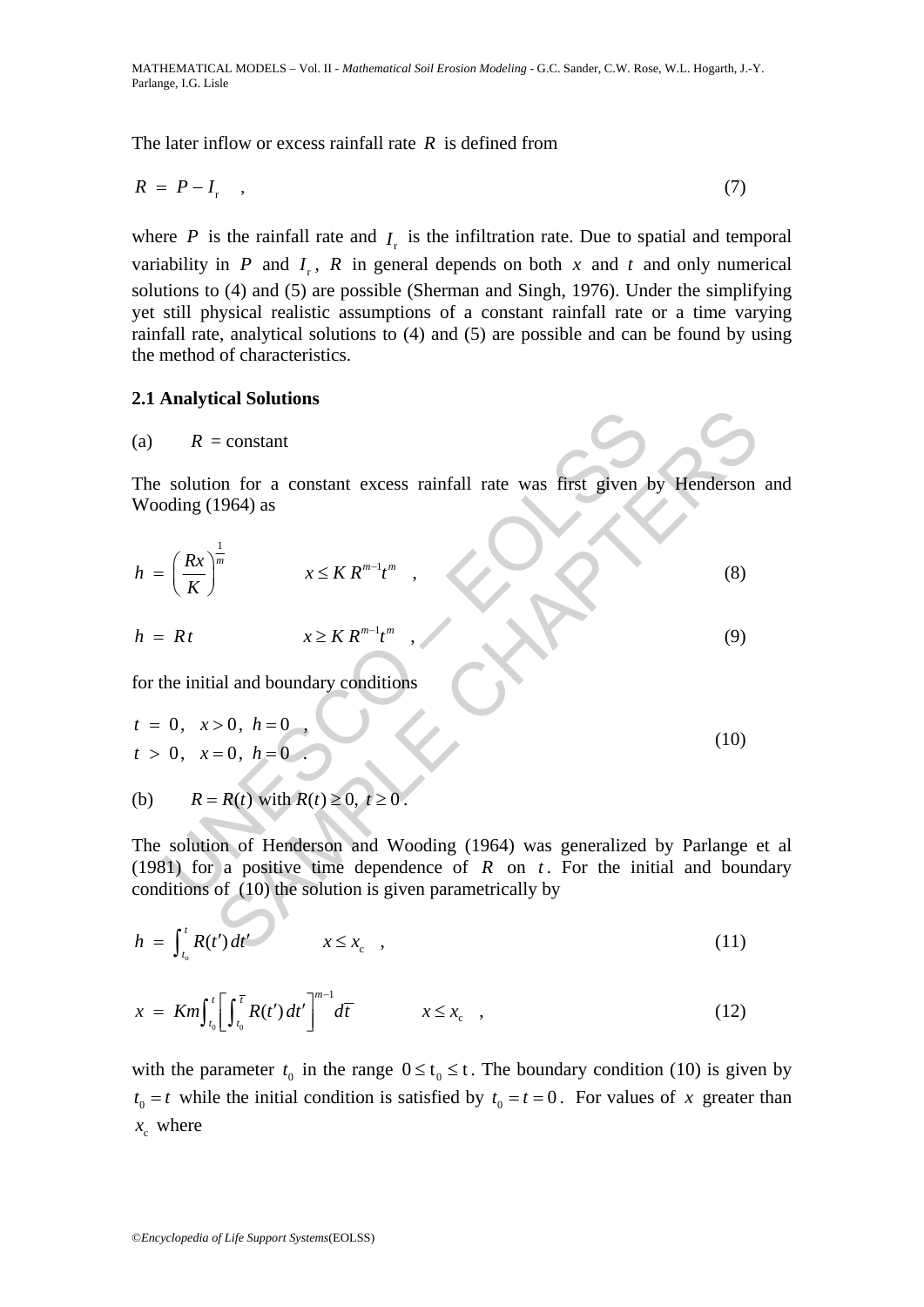$$
x_{\rm c} = Km \int_0^t \left[ \int_0^{\bar{t}} R(t') dt' \right]^{m-1} d\bar{t} \quad , \tag{13}
$$

 $(t_0 = 0$  in (12)), then *h* is independent of *x* and given by (11) with  $t_0 = 0$ .

(c) 
$$
0 \le t \le t^*
$$
,  $R(t) \ge 0$ , and  $t > t^*$ ,  $R(t) < 0$ .

Itration equation (Giraldez and Woolhiser). In Sander et al (1990) thought<br>as developed for essentially an arbitrary  $R(t)$  function subject only to<br>  $0 \le t \le t^*$ ,  $R(t) \ge 0$ , and  $t > t^*$ ,  $R(t) < 0$ . This solution incorporate When the rainfall rate falls below the infiltration rate then *R* becomes negative and neither of the solutions presented in (a) or (b) above apply. Two quite specific solutions for *R* < 0 have been given in the literature by Cundy and Tento (1985) and Giraldez and Woolhiser (1996). These were for a constant rainfall rate of finite duration *t*\* and a modified Philip infiltration equation (Cundy and Tento, 1985) or a Smith and Parlange (1978) infiltration equation (Giraldez and Woolhiser). In Sander et al (1990) though, a solution was developed for essentially an arbitrary  $R(t)$  function subject only to the constraint  $0 \le t \le t^*$ ,  $R(t) \ge 0$ , and  $t > t^*$ ,  $R(t) < 0$ . This solution incorporates both the Cundy and Tento (1985) and Giraldez and Woolhiser (1996) solutions.

78) infiltration equation (Giraldez and Woolhiser). In Sander et at<br>
tion was developed for essentially an arbitrary  $R(t)$  function s<br>
straint  $0 \le t \le t^*$ ,  $R(t) \ge 0$ , and  $t > t^*$ ,  $R(t) < 0$ . This solution inc<br>
dy and Tento Since  $R(t) \ge 0$  for  $0 \le t \le t^*$ , then the solution for this time period is still given by that of Parlange et al (1981) or (11), (12) and (13). For  $t > t^*$  a drying free surface is formed and begins to move downslope from  $x = 0$  so that the  $h = 0$  boundary condition no longer occurs at  $x = 0$ , but at  $x = x_d(t)$  where

$$
x_{d}(t) = Km \int_{t_{1}}^{t} \left[ \int_{t_{1}}^{T} R(t') dt' \right]^{m-1} d\tau
$$
 (14)

with  $t_1 \leq t^* \leq t$ , and  $t_1$  defined from

$$
\int_{t_1}^t R(t') dt' = 0. \tag{15}
$$

Equations (14) and (15) give the time dependence of the edge of the free surface for  $t > t^*$ . In the region  $x > x_d$ , the solution is still given by (11) and (12) but with  $t_o$ restricted to the range  $0 \le t_0 \le t_1$ .

# TO ACCESS ALL THE **50 PAGES** OF THIS CHAPTER, Visit[: http://www.eolss.net/Eolss-sampleAllChapter.aspx](https://www.eolss.net/ebooklib/sc_cart.aspx?File=E6-03B-05-05)

#### **Bibliography**

- - -

Alberts, E.E., Moldenhauer, W.C. and Foster, G.R., (1980). Soil aggregates and primary particles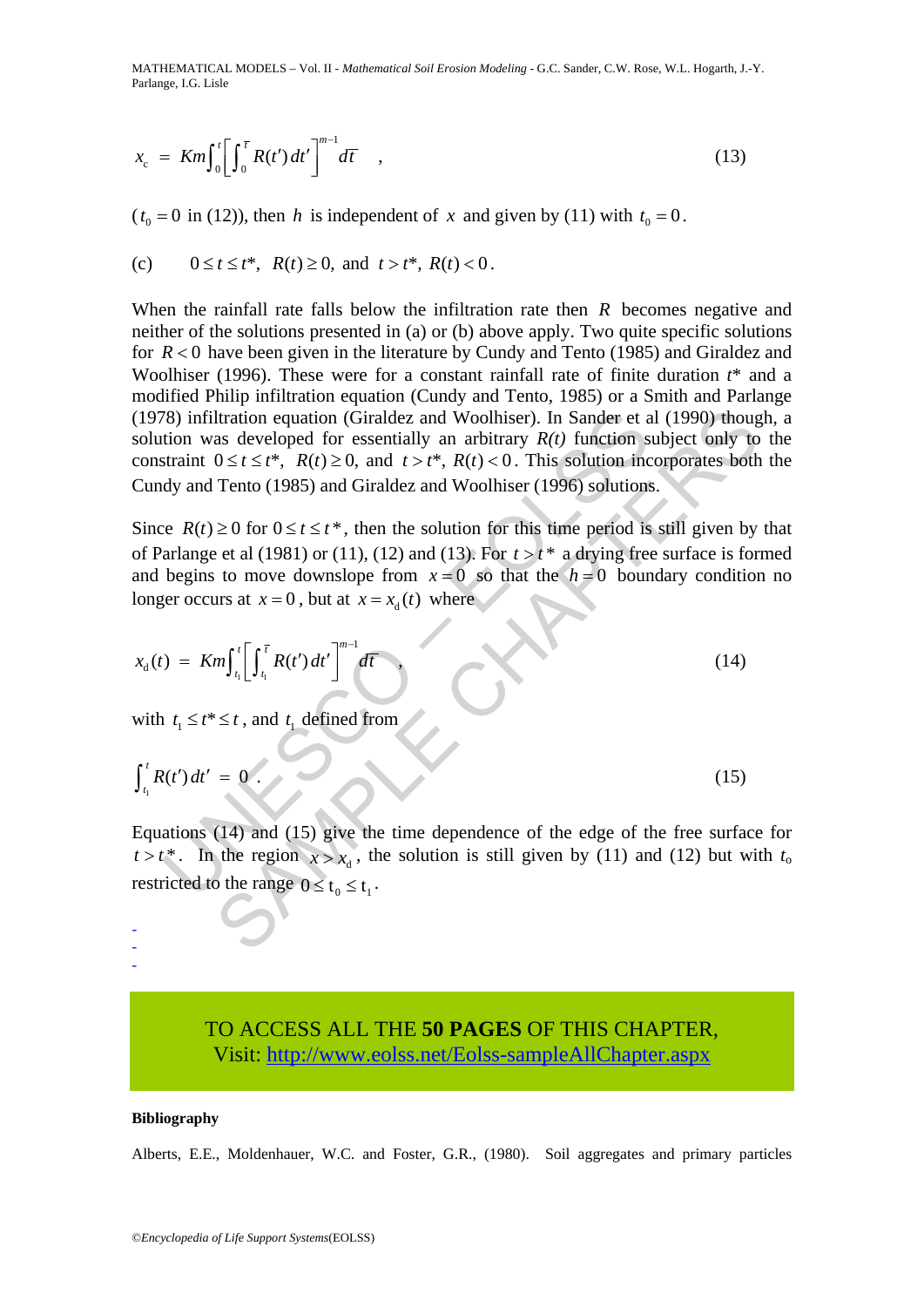transported in rill and interrill flow. *Soil Science Society America Journal* **44**, 590-595. [Looks at the difference in the distribution of eroded sediment occurring from inter-rill or rill areas.]

Alberts, E.E., Wendt, R.C. and Priest, R.F., (1983). Physical and chemical properties of eroded soil aggregates. Transactions ASAE. 26, 465-471. [Provides experimental data demonstrating that sediment leaving an eroding slope is finer than the original soil.]

Ayres, Q.C. (1936). *Soil erosion and its control*. 365 pp. McGraw-Hill, New York, USA. [Discusses the role of the many different factors and agronomic treatments that effect soil loss.]

Bagnold, R.A. (1966). An approach to the sediment transport problem for general physics. *U.S. Geological Survey Professional Paper*, 422-I. [Develops an alternative formulation to sediment transport based on entrainment being proportional to stream power as opposed to bed shear stress.]

Bennett, H.H. (1939). Soil Conservation. McGraw-Hill Book Company, Inc., New York, NY. [Discusses the importance and role of soil conservation for the present and future.]

Beuselinck, L. (1999). Sediment deposition by overland flow: an experimental and modelling approach. *Ph.D. Thesis Katholieke Universiteit, Leuven, Belgium*. [New experiments are performed to obtain data for multi-size class soils under net deposition conditions with or without the influence of rainfall. Different net deposition routines used in various erosion models are then tested against this data.]

Beuselinck, L., Govers, G., Hairsine, P.B., Sander, G.C. and Breynaert, M. (2002c). The influence of rainfall on sediment transport by overland flow over areas of net deposition. *Journal of Hydrology* **257**, 145 - 163. [This paper uses the Hairsine-Rose erosion theory to model multi-size class sediment transport through net deposition zones during rainfall.]

Beuselinck, L., Govers, Steegen, G and Quine, T.A,. (1999). Sediment transport by overland flow over an area of net deposition. *Hydrological Processes* **13**, 2769 - 2782. [This paper obtains experimental data for sediment transport across net deposition zones.

Beuselinck, L., Hairsine, P.B. and Govers, G. (2002a). Evaluating a single class net deposition equations across a range of conditions. *Water Resources Research*, **38**,14-1 – 14-11, 10.1029/2001WR000250. [Tests the applicability of single size class erosion models for describing sediment transport across net deposition zones.]

Beuselinck, L., Hairsine, P.B., Sander, G.C. and Govers, G. (2002b). Evaluating a multi-class net deposition equation in overland flow conditions. *Water Resources Research*. **38**,15-1 – 15-10, 10.1029/2001WR000248. [Tests the applicability of the Hairsine-Rose multi-size class erosion model for describing sediment transport across net deposition zones.]

0. Thesis Katholieke Universiteit, Leuven, Belgium. [New experiments are penulti-size class soils under net deposition conditions with or without the<br>rent net deposition routines used in various resoion models are then te Beven, K.J., and Kirby, M.J. (1979). A physically-based, variable contributing area model of basin hydrology. *Hydrological Sciences Journal* **24**, 43-69. [This paper considers that spatial variability in infiltration rate is directly related to the partial-area concept in hydrology and recognises the dynamically changing areas of a watershed which contribute to overland flow.]

Consider the paramola process of consideration of the Rain and the map and Katholieke Universiteit, Leuven, Belgium. [New experiments are performed to obtain deposition or the microsconsor and those with or without the in Bricquet, J.P., and Claude, J. (1998). Latest developments in the design of hydrological studies in watersheds. *In* Soil erosion at multiple scales: Principles and methods for assessing causes and impacts, eds. F.W.T. Penning de Vries, F. Agus, and J. Kerr. pp. 175-191. CABI Publishing in association with IBSRAM, Wallingford, U.K. [Discusses some of the latest research tools for studying watershed hydrology, in particular digital terrain models.]

Campbell, I. A. (1985). The partial area concept and its application to the problem of sediment source area. *In soil erosion and conservation*. Eds. S. A. El-Sweify, W. C. Moldenhaver, and A. Lo. pp128-138. Soil Conservation Society of America, Auking, Iowa, USA. [Considers the role that the contributing partial area concept in overland flow has on sediment transport.]

Coughlan, K.J., and Rose, C.W. (1997). A New Soil Conservation Methodology and Application to Cropping Systems in Tropical Steeplands. *ACIAR Technical Report* **40**. Australian Centre for International Agricultural Research, Canberra, ACT. pp. 147. [Uses physical process erosion models at the field-plot scale to evaluate soil erodibility and depositability and the effect of various land management practices on soil erosion.]

Crowley, T.E., (1982). Unsteady Overland Sedimentation. *Journal of Hydrology* **56**, 325-346. [Analytical solutions using the method of characteristics are developed for erosion in a single rill under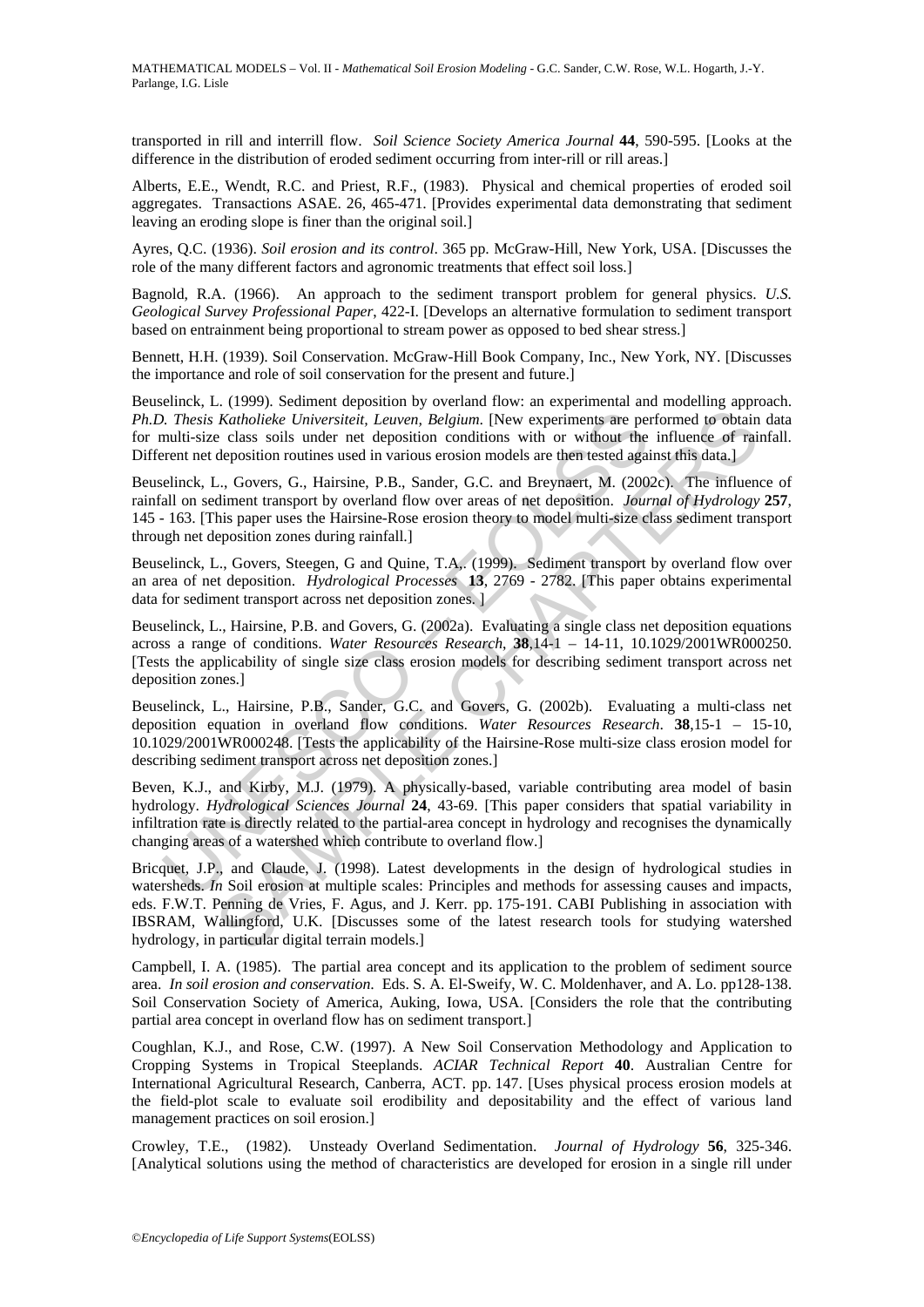constant uniform excess rainfall.]

Crowley, T.E., and Foster, G.E., (1984). Unsteady sedimentation in nonuniform rills. *Journal of Hydrology* **70**, 101-122. [Analytical solutions using the method of characteristics are developed for erosion in a single rill under constant uniform excess rainfall.]

Cundy, T.W. and Tento, S.W. (1985). Solution to the kinematic wave approach to overland flow routing with rainfall excess given by Philip's equation. *Water Resources Research* **21**, 1132 - 1140. [Analytical solution using the method of characteristics is developed for shallow overland flow over a plane land element which includes time dependent infiltration.]

Dietrich, W.E, (1982). Settling velocity of natural particles. *Water Resources Research* **18**, 1615-1626. [Provides an algorithm that converts from particle diameter to settling velocity.]

De Vantier, B.A., and Feldman, A.D. (1993). Review of GIS applications in hydrological modelling. *Journal of Water Resources Planning and Management* **119**, 246-261. [Reviews the applications of GIS to hydrological modeling, including erosion prediction and control]

Edwards, K. (1987). Runoff and soil loss studies in New South Wales. Technical Handbook No. 10. Soil Conservation Service of NSW, and Macquarie University, NSW, Australia. [Discusses runoff and soil loss studies in New South Wales.]

Einstein, H. (1937). Der Geschiebebetrieb als Wahrscheinlichkeitsproblem, Verlag Rascher, Zurich, (Engl. Trans: in Shen H, (ed) 1972. Sedimentation. Symp to honour H.A. Eisnstein. H.W. Shen, Fort Collins CO). [This paper develops a stochastic model for bedload sediment transport in rivers.]

Ekern, P.C. (1951). Raindrop impact as a force initiating soil erosion. *Soil Science Society of America Proceedings* **15**, 7-10. [Presents a study on the role of raindrop impact on soil erosion.]

Ellison, W.D. (1947). Soil erosion studies. *Agricultural Engineering* **28**, Part I, 145-146. [A study of early soil erosion mechanisms.]

Evans, K. (2000). Methods for assessing mine site rehabilitation design for erosion impact. *Australian Journal of Soil Research* **38**, 231-247. [Considers how mine rehabilitation design can be assessed using erosion and hydrology models calibrated to mine site conditions.]

Everaert, W., (1991). Empirical relations for the sediment transport capacity of interrill flows. *Earth Surface Processes and Landforms* **16**, 513 - 532. [Compares empirical relations for the sediment transport capacity of interrill flows.]

Foster, G.R. (1982). Modelling the erosion process. In *Hydrologic modelling of small watersheds*, ed. C.T. Hahn. American Society of Agric. Eng. Monograph No. 5, 297-379, St. Joseph, Michigan, USA. [A review article on physically based soil erosion modeling.]

ards, K. (1987). Runoff and soil loss studies in New South Wales. Technical retrvation Service of NSW, and Macquarie University, NSW, Australia, [Distudies in New South Wales.]<br>
Studies in New South Wales.]<br>
Eticin, H. (19 (1987). Runoff and soil loss studies in New South Wales. Technical Handbook No. 10.<br>
Service of NSW, and Macquarie University, NSW, Australia. [Discusses runoff and<br>
New South Wales.]<br>
(1937). Der Geschiebebetrich als Wah Foster, G.R. and Meyer, L.D. (1975). Mathematical simulation of upland erosion using fundamental erosion mechanics. *Proceedings, sediment yield workshop,* Rep. RS-S-40, pp 190 - 207, USDA Sedimentation Lab., Oxford Miss. [Discusses the then current approach to physical based soil erosion modeling.]

Giraldez, J.V. and Woolhiser, D.A. (1996). Analytical integration of the kinematic equation for runoff on a plane under constant rainfall rate and Smith and Parlange infiltration. *Water Resources Research* **32**, 3385 - 3389. [Analytical solution using the method of characteristics is developed for shallow overland flow over a plane land element which includes time dependent infiltration.]

Govers, G. (1990). *Empirical relationships on the transporting capacity of overland flow*, International Association of Hydrological Sciences, Publication **189**, 45 - 63. [Experimental study of transport capacity of overland flow and comparison of empirical relations used for its prediction.]

Govindaraju, R.S., Kavvas, M.L. and Jones, S.E., (1990). Approximate analytical solutions for overland flows. *Water Resources Research* **26**, 2903-2912. [Compares simplified analytical solutions of the kinematic and diffusive wave approximations to the St Venant equations.]

Govindaraju, R.S. and Kavvas, M.L., (1991). Modelling the erosion process over steep slopes : approximate analytical solutions. *Journal of Hydrology* **127**, 279-305. [This papers uses the simplified analytic solutions for overland flow and combines these with a soil erosion model for a single size class soil.]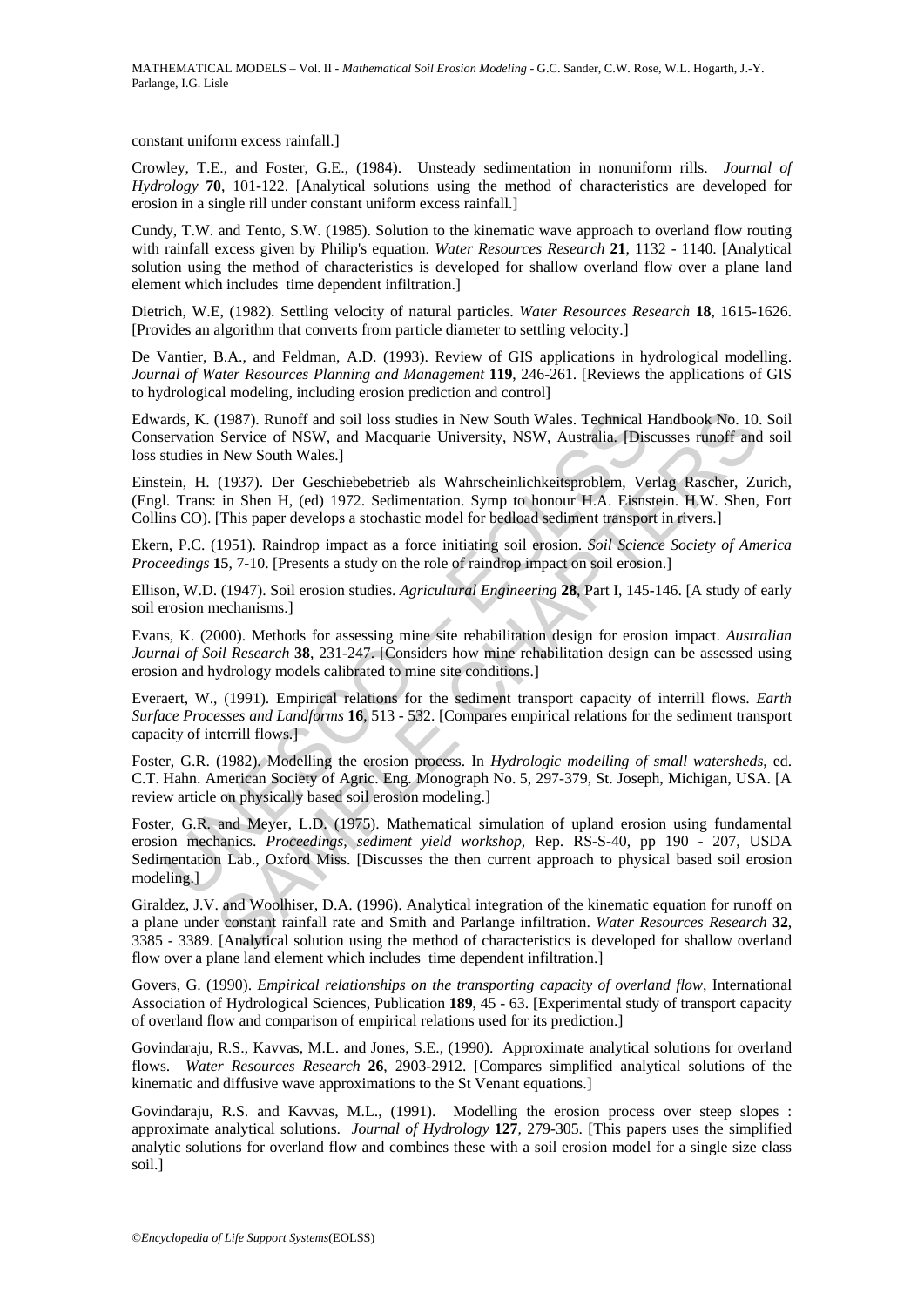Hairsine, P.B., Beuselinck, L. and Sander, G.C. (2002). Sediment transport through on area of net deposition, *Water Resources. Research* **38**, 10.1029/2001WR000265. [Presents theory for sediment transport through net deposition zones based on the Hairsine-Rose multi-size class erosion model.]

Hairsine, P.B., and Rose, C.W. (1991). Rainfall detachment and deposition: Sediment transport in the absence of flow-driven processes. *Soil Science Society of America Journal* **55**, 320-324. [Derives steady state solutions of the Hairsine-Rose soil erosion model when rainfall and deposition are the only erosion mechanisms.]

Hairsine, P.B., and Rose, C.W. (1992). Modelling water erosion due to overland flow using physical principles: 1. Uniform flow. *Water Resources Research* **28**, 237-243. [Develops the theory for multi-size class sediment transport due to entrainment and deposition processes. Provides a formal derivation of the transport capacity.]

Hairsine, P.B., Sander, G.C., Rose, C.W., Parlange, J.Y., Hogarth, W.L., Lisle, I. and Roukipow, M., (1999). Unsteady soil erosion due to rainfall impact : a model of sediment sorting on the hillslope. *Journal of Hydrology* **220**, 115-128. [Uses the Hairsine-Rose model to explain observed trends in sediment enrichment of fine sediment.]

Hancock, G., Evans, K., Willgoose, G., Moliere, D., Saynor, M., and Loch, R. (2000). Medium-term erosion simulation of an abandoned mine site using the SIBERIA Landscape Evolution Model. *Australian Journal of Soil Research* **38**, 249-263. [This paper evaluates a catchment evolution model that can simulate the evolution of landforms resulting from runoff and erosion over many years]

ment enrichment of fine sediment.]<br>cock, G., Evans, K., Willgoose, G., Moliere, D., Saynor, M., and Loch, R.<br>on simulation of an abandoned mime site using the SIBERIA Landscape Evolution<br>on simulation of an abandoned mime Frame of fine sediment.]<br>
Echnent of fine sediment.]<br>
Echnent of fine sediment.]<br>
Echnent of fine sediment.]<br>
Echnent of fine sediment.]<br>
Echnent of an abandoned mine site using the SIBERIA Landscape Evolution Model. *Att* Heilig, A., De Bruyn, D., Walter, M.T., Rose, C.W., Parlange, J.Y., Steenhuis, T.S., Sander, G.C., Hairsine, P.B., Hogarth, W.L. and Walker, L.P., (2001). Testing a mechanistic soil erosion model with a simple experiment. *Journal of Hydrology* **244**, 9-16. [This paper provides the first clear experimental evidence for the development of a deposited surface layer of previously eroded sediment during an erosion event.]

Henderson, F.M. and Wooding, R.A. (1964). Overland flow and groundwater flow from a steady rainfall of finite duration. *Journal of Geophysical Research* **69**, 1531 - 1540. [Develops an analytical solution to the kinmatic overland flow equation for a constant rainfall excess.]

Hogarth, W.L., Rose, C.W., Parlange, J.Y., Sander, G.C. and Carey, G., (2004a). Soil erosion due to rainfall impact with no inflow : A numerical solution. Journal of Hydrology 294, 229-240. [A numerical study of the Hairsine-Rose model on the spatial and time dependence of suspended sediment subject to rainfall driven erosion.]

Hogarth, W.L., Parlange, J.Y., Rose, C.W., Sander, G.C., Steenhuis, T.S. and Barry, D.A., (2004b). Soil erosion due to rainfall impact with inflow : An analytical solution with spatial and temporal effects. *Journal of Hydrology* **295**, 140-148. [An approximate analytical solution is derived which gives the sediment concentration as a function of space and time when there is inflowing water at the upstream boundary.]

Hudson, N. (1981). *Soil conservation*, 2nd edn. Cornell University Press, Ithaca, N.Y., USA. [Soil erosion textbook.]

Hudson, N.W. (1957). Erosion control research. *Rhodesia Agr. J.* **54**, 297 – 323. [Studies the role of raindrop impact of soil erosion.]

Kirby, M.J. (ed). (1978). Hillslope hydrology, Wiley, New York. [Hydrology textbook]

Laflen, J.M., Elliott, W.J., Flanagan, D.C., Meyer, C.R., and Nearing, M.A. (1997). WEPP - Predicting water erosion using a process-based model. *Journal of Soil and Water Conservation* **52**, 96-102. [An evaluation of the WEPP model.]

Lane, L.J., and Nearing, M.A. (1989). USDA Water Erosion Prediction Project: Hillslope Profile Model Documentation, *NSERL Report No. 2*, National Soil Erosion Laboratory, USDA-ARS, W. Lafayette, IN. [This paper presents the development of the WEPP model.]

Lane, L.J., Renard, K.G., Foster, G.R., and Laflen, J.M. (1992). Development and application of modern soil erosion prediction technology - The USDA experience. *Australian Journal of Soil Research* **30**, 893 - 912. [Reviews the experience of the USDA in the development and application of erosion models to soil conservation and management.]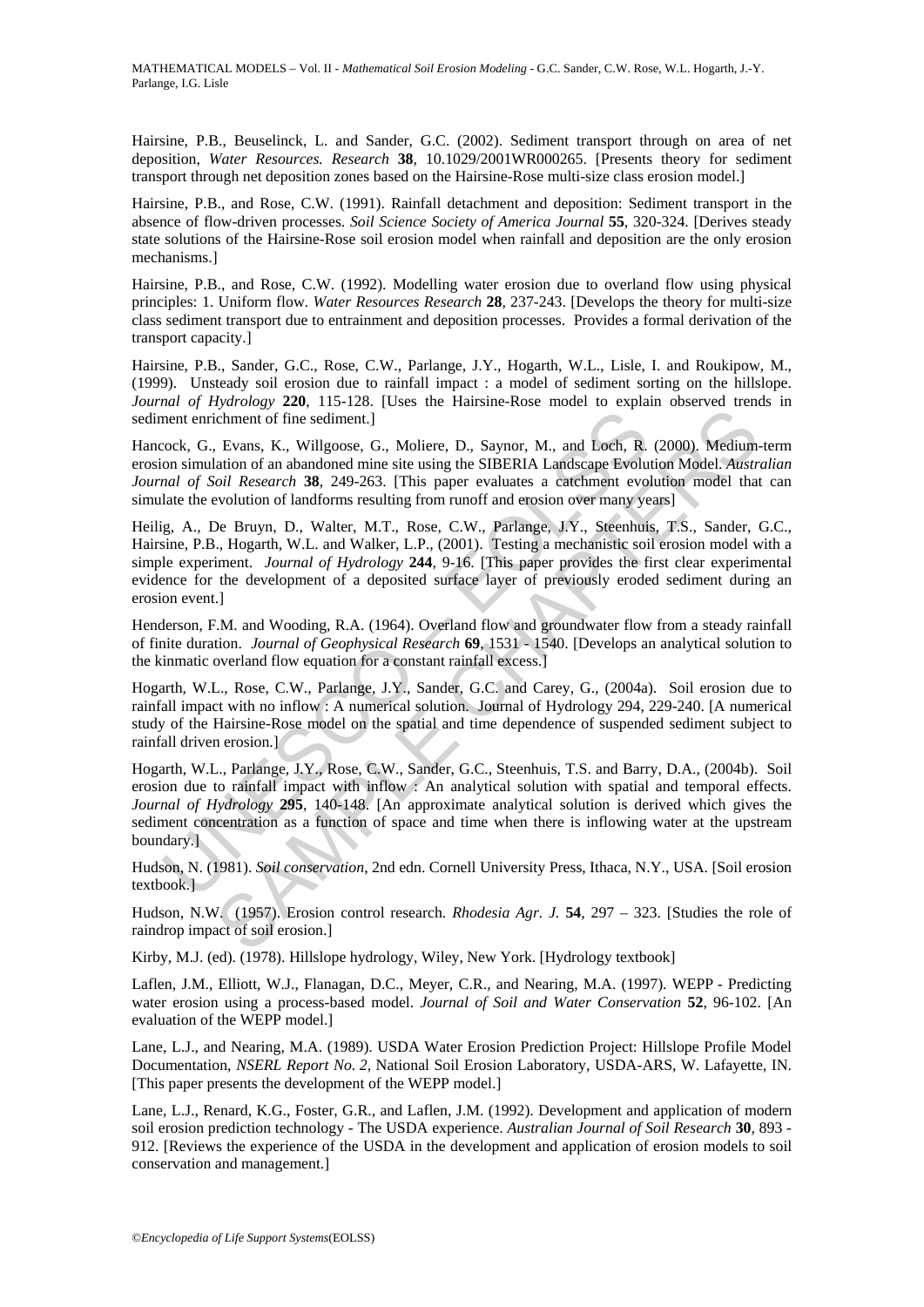Lane, L. J, and Shirley, E. D. (1982). Modelling erosion in overload flow. *In estimating erosion and sediment field on rangelands*. USDA, AR5, Agricultural Reviews and Manuals. ARM-W-26/June 1982. [Numerical solution of a simple process based erosion model.]

Laws, J.O. (1940). Recent studies in raindrops and erosion. *Agr. Eng.* **21**, 431 – 433. [A study on the effect of rainfall on soil erosion.]

Lisle, I.G., C.W. Rose, W.L. Hogarth, P.B. Hairsine, G.C. Sander and J.-Y. Parlange. (1998). Stochastic sediment transport in soil erosion. *Journal of Hydrology* **204**, 217 – 230. [This paper extends the Einstein bedload transport model to account for the time particles spend in suspension and shows that this reduces to the Hairsine-Rose erosion model.]

Liu, B.Y., Nearing, M.A., Baffaut, C., and Ascough II J.C. (1997). The WEPP watershed model: III Comparison to measured data from small watersheds. *Transactions of the ASAE* **40**, 945-952. [Applies the WEPP model to sediment transport within small watersheds]

Lovell, C.J., and Rose, C.W. (1991). Wake capture effects observed in a comparison of methods to measure particle settling velocity beyond Stokes' range. *Journal of Sedimentary Petrology* **61**, 575-582. [This paper shows that the interaction in settling between sediments of quite different size (and therefore settling velocity) appears to be an important effect.]

Marshall, T.J., Holmes, J.W., and Rose, C.W. (1996). *Soil physics*, 3rd edn. Cambridge University Press, Cambridge, UK. [Popular soil physics textbook.]

iare particle settling velocity beyond Stokes' range. Journal of Sedimentary Parage is paper shows that the interaction in settling between sediments of quite differ mg velocity) appears to be an important effect.]<br>hall, T icle settling velocity beyond Stokes' range. *Journal of Sedimentary Petrology* 61, 575<br>close settling velocity beyond Stokes' range. *Journal of Sedimentary Petrology* 61, 575<br>ity) appears to be an important effect.]<br>... Meyer, L.D., Foster, G.R. and Römkens, M.J.M., (1975). Source of soil eroded by water from upland slopes. In : Present and Prospective Technology for Predicting Sediment Yields and Sources, Proc. Sediment Yield Workshop, Oxford, MS, 28-30 November 1972. USDA-ARS-40, pp177-189. [This paper supports previous experimental work indicating that sediment leaving an eroding slope is finer than the original soil.]

Morgan, R.P.C. (1994). The European soil erosion model: An update on its structure and research base. In R.J. Rickson (ed). *Conserving Soil Resources, European Perspectives.* CAD International, Wallingford. 428pp. [Describes the development of a new European soil erosion model.]

Morgan, R.P.C., and Davidson, D.A. (eds.) (1986). Soil erosion and conservation. Longman Scientific and Technical, Longman Group UK Ltd, Harlow, Essex, CM20 2JE, UK. [A collection of papers on soil erosion and conservation.]

Morgan, R.P.C., Quinton, J.N., and Rickson, R.J. (1992). *EUROSEM: Documentation Manual*. Silsoe College, Silsoe, U.K. [Documentation manual for the European soil erosion model.]

Morgan, R.P.C., J.N. Quinton, R.E. Smith, G. Govers, J.W.A. Poesen, K. Auerswald, G. Chisci, D. Torri, and M.E. Styczen. (1998). The European Soil Erosion Model (EUROSEM): a dynamic approach for predicting sediment transport from fields and small catchments*, Earth Surf. Process. Landforms* **23**, 527- 544. [This paper fully describes the complete theory behind the EUROSEM model.]

Morris, E.M. and Woolhiser, D.A. (1980). Unsteady one-dimensional flow over a plane: partial equilibrium and recession hydrographs. *Water Resources Research* **16**, 355 - 360. [This paper provides a flow criteria which determines when the kinematic flow equation is a suitable approximation to the St Venant equations for overland flow.]

Musgrave, G.W. (1947). The quantitative evaluation of factors in water erosion - a first approximation. *J. Soil and Water Conservation* **2**, 133-138, 170. [Develops a parametric equation which incorporates a rainfall erosivity index as well as other factors in estimating soil erosion.]

Nearing, M.A., Foster, G.R., Lane, L.J., and Finkner, S.C. (1989). A process based erosion model for USDA Water Erosion Prediction Project technology. *Transactions of the ASAE* **32**, 1587-1593. [Overviews the development of the WEPP model.]

Nearing, M.A., Lane, L.J. and Lopes, V.L. (1994). Modelling soil erosion, in R. Lal (ed) *Soil Erosion Research Methods 2nd ed*, St Lucia Press, 127-156. [Overviews soil erosion modeling and its application to watersheds.]

Oldeman, L.R. (1994). The global extent of soil degradation. In *Soil resilience and sustainable land use*, eds. D.J. Greenland and I. Szaboles. pp. 99-118. CAB International, Wallingford, UK. [Reviews the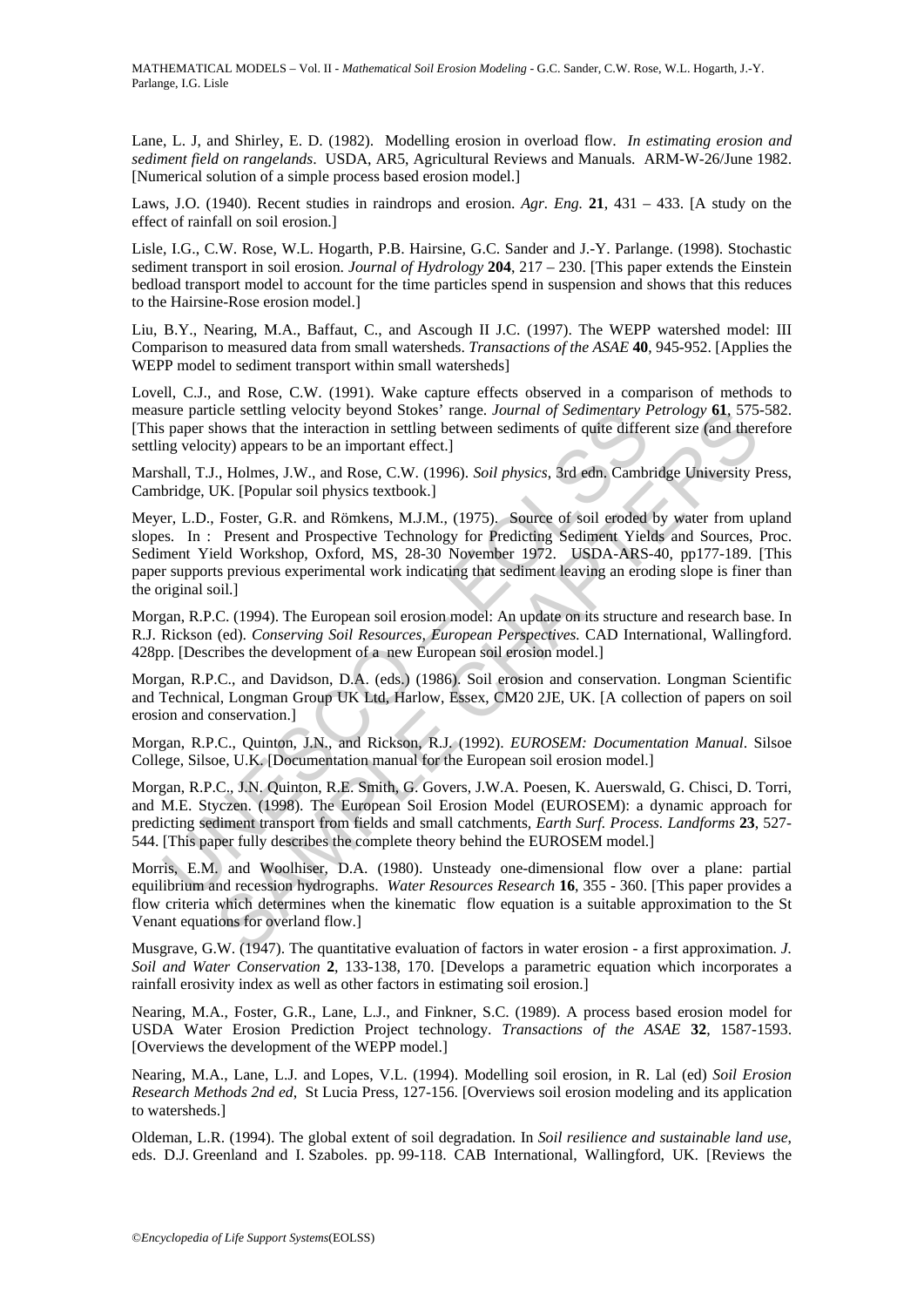global extent and problems of soil degradation.]

Parlange, J.Y., Rose, C. W. and Sander, G. (1981). Kinematic flow approximation of runoff on a plane: an exact analytical solution*. Journal of Hydrology* **52**, 171-176. [This paper provides an analytical solution to the kinematic overland flow equation for a positive time dependent excess rainfall rate.]

Parlange, J.Y., Hogarth, W.L., Rose, C.W., Sander, G.C., Hairsine, P., and Lisle, I., (1999). Addendum to unsteady soil erosion model. *Journal of Hydrology* **217**, 149-156. [Develops a simple analytical approximate solution to the Hairsine-Rose model for rainfall driven erosion.]

Pimental, D. (1976). Land degradation: Effects on food and energy resources. *Science* **194**, 149-155. [Discusses the consequences of the need for food and energy resources on the degradation of agricultural land.]

Proffitt, A.P.B, Rose, C.W. and Hairsine, P.B. (1991). Rainfall detachment and deposition: Experiments with low slopes and significant water depths. *Soil Science Society of America Journal* **55**, 325 - 332. [These experiments measure the particle size distribution of the suspended sediment through time. The role of the deposited layer in determining the dynamic and steady state sediment concentration is clearly shown.]

Proffitt, A.P.B, Hairsine, P.B. and Rose, C.W. (1993). Modelling soil erosion by overland flow: application over a range of hydraulic conditions. *Transactions of the American Society of Agricultural Engineers* **36**, 1743 - 1753. [This paper examines how varying hydraulic conditions affect sediment transport.]

Renard, K.G., Laflen, J.M., Foster, G.R., and D.K. McCool (1994). The revised universal soil loss equation. In *Soil Erosion Research Methods*, R. Lal (ed.). pp. 105-124. Soil and Water Conservation Society, Ankeny, Iowa, USA. [This article describes the differences between the USLE and the revised universal soil loss equation - RUSLE.]

Rose, C.W. (1985). Developments in soil erosion and deposition models. *Advances in Soil Science* **2,** 1- 63. [A review article which covers the developments in sediment transport models at that time.]

n.]<br>
The deposited layer in determining the dynamic and steady state sediment cm.<br>
Thit, A.P.B, Hairsine, P.B. and Rose, C.W. (1993). Modelling soil erosic<br>
ration over a range of hydraulic conditions. *Transactions of the* posited layer in determining the dynamic and steady state sediment concentration is cl.<br>B. Hairsine, P.B. and Rose, C.W. (1993). Modelling soil erosion by overland<br>ver a range of hydraulic conditions. *Transactions of the* Rose, C.W. (1993). Erosion and sedimentation. In *Hydrology and water management in the humid tropics - Hydrological research issues and strategies for water management*, eds. M. Bonnell, M.M. Hufschmidt, and J.S. Gladwell. pp. 301-343. Cambridge University Press, Cambridge, UK. [This article outlines some of the issues involved in erosion and sedimentation and the major approaches adopted in coping with them The development of models and how they are used in practice to assess sediment transport is illustrated.]

Rose, C.W. (ed.) (1995). Soil erosion and conservation. *Soil Technology* **8**(3) (Special Issue). pp. 241. [Special journal issue devoted to soil erosion and conservation.]

Rose, C.W., and Hairsine, P.B. (1988). Processes of water erosion. In *Flow and transport in the natural environment*, eds. W.L. Steffen, O.T. Denmead. pp. 312-316. Springer-Verlag, Berlin, Germany. [Covers the early development of the Hairsine-Rose erosion model and compares this to alternative models.]

Rose, C.W., J.-Y. Parlange, I.G. Lisle, W.L. Hogarth, P.B. Hairsine and G.C. Sander. (1998). Unsteady soil erosion due to rainfall impact and sediment transport. *Trends in Hydrology*, **18**, 245 – 258. [This paper reviews progress in the development of the understanding of soil erosion resulting from the multi-size class Hairsine-Rose model.]

Rose, C.W., Parlange, J.Y., Sander, G.C., Campbell, S.Y., and Barry, D.A., (1983). Kinematic flow approximation to runoff on a plane: an approximate analytical solution. *Journal of Hydrology* **62**, 363- 369. [This paper develops a very simple but reasonable accurate approximate solution to the kinematic overland flow equation .]

Rose, C.W. and Dalal, R.C., (1988). Erosion and runoff of nitrogen. In : Wilson, J.R. (Ed.) Advances in Nitrogen Cycling in Agricultural Ecosystems. CAB International Wallingford, U.K., pp 212-235. [This paper shows how the role of preferential sediment transport of fine material is a key mechanism in the enrichment of soil-sorbed nutrients leaving eroding slopes.]

Sander, G.C., Hairsine, P.B., Beuselinck, L. and Govers, G. (2002). Steady state sediment transport through an area of net deposition: multi-size class solutions*. Water Resources Research* **38**, 23-1 – 23-7, 10.1029/2001WR000249. [An analytical solution is developed for the steady state transport of sediment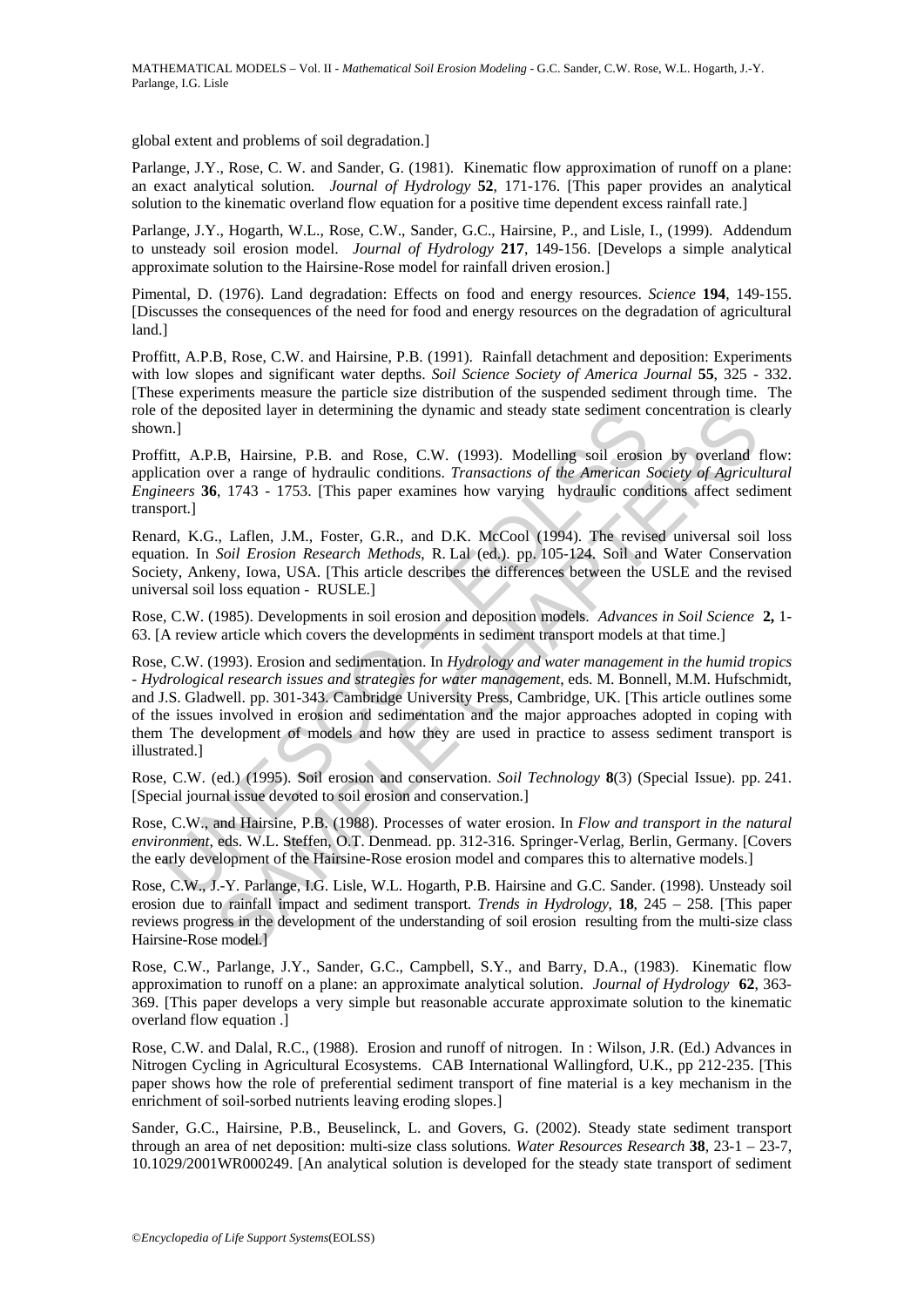distributions through a net deposition zone.]

Sander, G.C., Parlange, J.Y., Hogarth, W.L., Rose, C.W. and Haverkamp, R., (1990). Kinematic flow approximation to runoff on a plane: solution for infiltration rate exceeding rainfall rate. *Journal of Hydrology* **113**, 193-206. [This paper develops a fully analytic solution to kinematic flow for an arbitrary time dependent excess rainfall rate.]

Sander, G.C., Hairsine, P.B., Rose, C.W., Cassidy, D., Parlange, J.Y., Hogarth, W.L. and Lisle, I., (1996). Unsteady soil erosion model, analytical solutions and comparison with experimental results. *Journal of Hydrology* **178**, 351-367. [Analytic solutions are developed for time dependent soil erosion which are shown to agree very well with experimental data obtained over a range of flow conditions.]

Sherman, B. and Singh, V.P. (1976). A distributed converging overland flow model 2. Effect of infiltration. *Water Resources Research* **12**, 897 - 901. [This paper develops solutions for overland flow on an infiltrating converging surface. For constant infiltration and rainfall, analytical solutions are found but for more realistic relationships, numerical solutions are required.]

Singh, V.P., and Regl, R.R., (1983). Analytical solutions of kinematic equations for erosion on a plane I. Rainfall of indefinite duration. *Advances in Water Research* **6**, 2-10. [The method of characteristics is used to find solutions to a simplified model of combined water and sediment transport for constant rainfall.]

Singh, V.P., (1983). Analytical solutions of kinematic equations for erosion on a plane II. Rainfall of finite duration. *Advances in Water Research* **6**, 88-95. [The method of characteristics is used to find solutions to a simplified model of combined water and sediment transport for a constant rainfall of finite duration.]

Smith, R.E. and J.-Y. Parlange. (1978). A parameter-efficient hydrologic infiltration model. *Water Resources Research* **14**, 533 - 538. [This paper develops a very accurate model for both infiltration rate and cumulative infiltration for time dependent surface fluxes.]

Veihe, A., Rey, J., Quinton, J.N., Strauss, P., Sancho, F.M. and Somarriba, M. (2001). Modelling of event based soil erosion in Costa Rica, Nicaragua and Mexico: evaluation of the EUROSEM model. *Cantena*, **44**, 187 – 203. [The EUROSEM model is evaluated for both single event and yearly soil loss estimations using plot and rainfall simulation data.]

In, V.P., and Reg. R.K., (1985). Analytical solutions of kinematic equations Is<br>fall of indefinite duration. *Advances in Water Research* 6, 2-10. [The meth-<br>to find solutions to a simplified model of combined water and se and Reg. R.R. (1983). Analytical solutions of kinematic equations for ensign and Reg. R.R. (1983). Analytical solutions of kinematic equations for ensignent transport for condinate attactions to a simplified model of combi Walling, D.E. (1990). Linking the field to the river: Sediment delivery from agricultural land, In *Soil Erosion on Agricultural Land*, eds J. Boardman, I.D.L. Foster and J.A. Dearing, pp129 - 152. Wiley, Chichester, UK. [This research carried out on two rivers in the UK very clearly demonstrated the enrichment of fine suspended material in these waterways as compared to the size distribution of the source material.]

Wischmeier, W.H. (1976). Use and misuse of the University Soil Loss Equation. *J. Soil and Water Conservation* **31**, 5-9. [Discusses both the limitations of the USLE and the particular objectives it was designed for.]

Wischmeier, W.H., and Smith, D.D. (1978). *Predicting rainfall-erosion losses - a guide to conservation planning*. Agricultural Handbook No. 537, U.S. Department of Agriculture, Washington, DC, USA. [An agricultural handbook on soil conservation planning.]

Woolhizer, D.A., and Liggett, J.A. (1967). Unsteady one-dimensional flow over a place. The rising hydrograph. *Water Resources Research* **3**, 753-771. [This paper looks at developing flow criteria which determines when the kinematic flow equation is a suitable approximation for overland flow.]

Yu, B. (1998). Theoretical justification of the SCS method for runoff estimation. *Journal of Irrigation and Drainage Engineering* **124**, 306-310. [This paper shows that if both the spatial variation in the infiltration capacity and the temporal variation in the rainfall rate are exponentially distributed, a theoretical basis for the SCS method exists.]

Yu, B. (1999). A comparison of the Green-Ampt and a spatially variable infiltration model for natural storm events. *Transactions of the American Society of Agricultural Engineers* **42**, 89-97. [This paper shows how spatial variability clearly needs to be accommodated in infiltration models, and that with a simple formulation of the infiltration rate as a function of rainfall intensity to address this spatial variability, good agreement with experimental plot data is found.]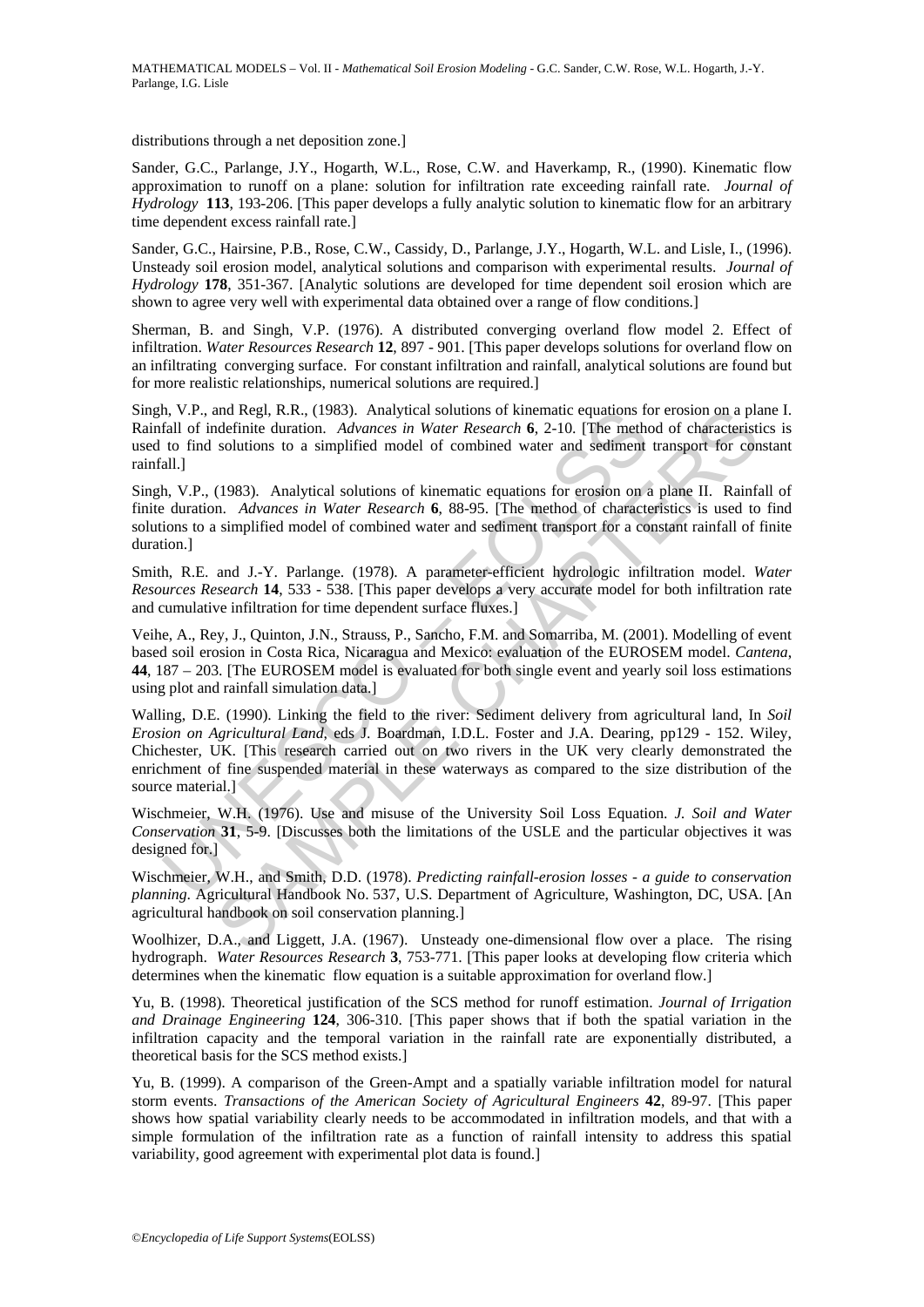Yu, B., and Rose, C.W. (1999). Application of a physically based soil erosion model, GUEST, in the absence of data on runoff rates. I. Theory and methodology. *Australian Journal of Soil Research* **37**, 1-11. [This paper describes methods that can be used to overcome lack of data on runoff rates, as distinct from the amount of runoff during an event, to determine soil erodibility parameters or to predict the rate of soil loss.]

Yu, B., Rose, C.W., Coughlan, K.J., and Fentie, B. (1997). Plot-scale rainfall-runoff characteristics and modelling at six sites in Australia and South East Asia. *Transactions of the American Society of Agricultural Engineers* **40**, 1295-303. [Using an exponential distribution to describe the spatial variation in the maximum infiltration rate and a linear storage formulation to model the lag between runoff and rainfall, a satisfactory three-parameter model is developed for the runoff rate at 1-min intervals within a storm event. ]

Yu, B., and Rosewell, C.J. (2001). Evaluation of WEPP for runoff and soil loss prediction at Gunnedah, NSW, Australia. *Australian Journal of Soil Research* **39**, 1131-1145. [Historical data sets were used to test both a physically based runoff and soil erosion model and the method used to estimate the model parameters. WEPP was then validated for bare fallow and annual wheat treatments at Gunnedah, New South Wales, Australia.]

meters. WEPP was then validated for bare tailow and annual wheat treatments. WEPP was then validated for bare tailow and annual wheat treatments. B., Saijapongse, A., Yin, D., Eusof, Z., Anecksamphant, C., Rose, C.W., a<br>ic WEPP was then validated for bare fallow and annual wheat treatments at Giunnedah,<br>Marstralia.]<br>
Anorsevas then Valida Society and CalleST, in the absence of data on unoff ratches<br>
propagse, A., Yin, D., Eusof, Z., Anccksam Yu, B., Sajjapongse, A., Yin, D., Eusof, Z., Anecksamphant, C., Rose, C.W., and Cakurs, U. (1999). Application of a physically based soil erosion model, GUEST, in the absence of data on runoff rates. II. Four case studies from China, Malaysia and Thailand. *Australian Journal of Soil Research* **37**, 13 - 31. [In this paper runoff rates were estimated from rainfall rates and runoff amounts for 4 experimental sites in China, Malaysia, and Thailand. The GUEST erosion model was then evaluated for its potential to predict event based soil losses.]

Yu, B., Sombatpanit, S., Rose, C.W., Ciesiolka, C. A. A., and Coughlan, K.J. (2000). Characteristics and modelling of runoff hydrographs for different tillage treatments. *Soil Science Society of America Journal,*  **64**, 1763-1770. [A three parameter runoff model is tested across a range of different tillage treatments and it was found to perform very well for large storm events.]

Zingg, A.W. (1940). Degree and length of land slope as it affects soil loss in runoff. *Agricultural Engineering* **21**, 59-64. [An empirical equation relating soil erosion to slope and slope length is developed.]

#### **Biographical Sketches**

**Graham Sander** is a Reader in Hydrology in the Department of Civil and Building Engineering at Loughborough University, England. Prior to his current position he was in the Faculty of Science and the Faculty of Environmental Sciences at Griffith University, Australia. His research and teaching interests are in environmental science and engineering and cover predominantly soil erosion modeling, water and solute transport in porous media and unsaturated two-phase flow.

**Professor Calvin Rose** is an Emeritus Professor and founding Dean in the Faculty of Environmental Sciences at Griffith University, Brisbane, Australia. Jointly with a research team he is working on both fundamental and applied aspects of soil and water management. His early book "Agricultural Physics" (1966, Pergamon Press) provided a basic link between physics and the range on agricultural concerns. He has directed research programs involving Australia and Asian countries on soil erosion and the development of sustainable cropping systems for tropical environments. His recent text, "An Introduction to the Environmental Physics of Soil Water and Watersheds" (2004, Cambridge University Press) provides the basic physical knowledge required to understand processes involved in the sustainable use of the earth's land and water resources

**Bill Hogarth** is Pro Vice Chancellor Teaching and Learning and Head of the Faculty of Science and Information Technology at the University of Newcastle, Australia. He was previously Dean of the Faculty of Environmental Sciences at Griffith University, Australia. His teaching and research interests are in environmental modeling with a strong emphasis on the numerical aspects. The particular focus of his research has been on soil processes concentrating on soil infiltration, soil erosion and more recently wind erosion.